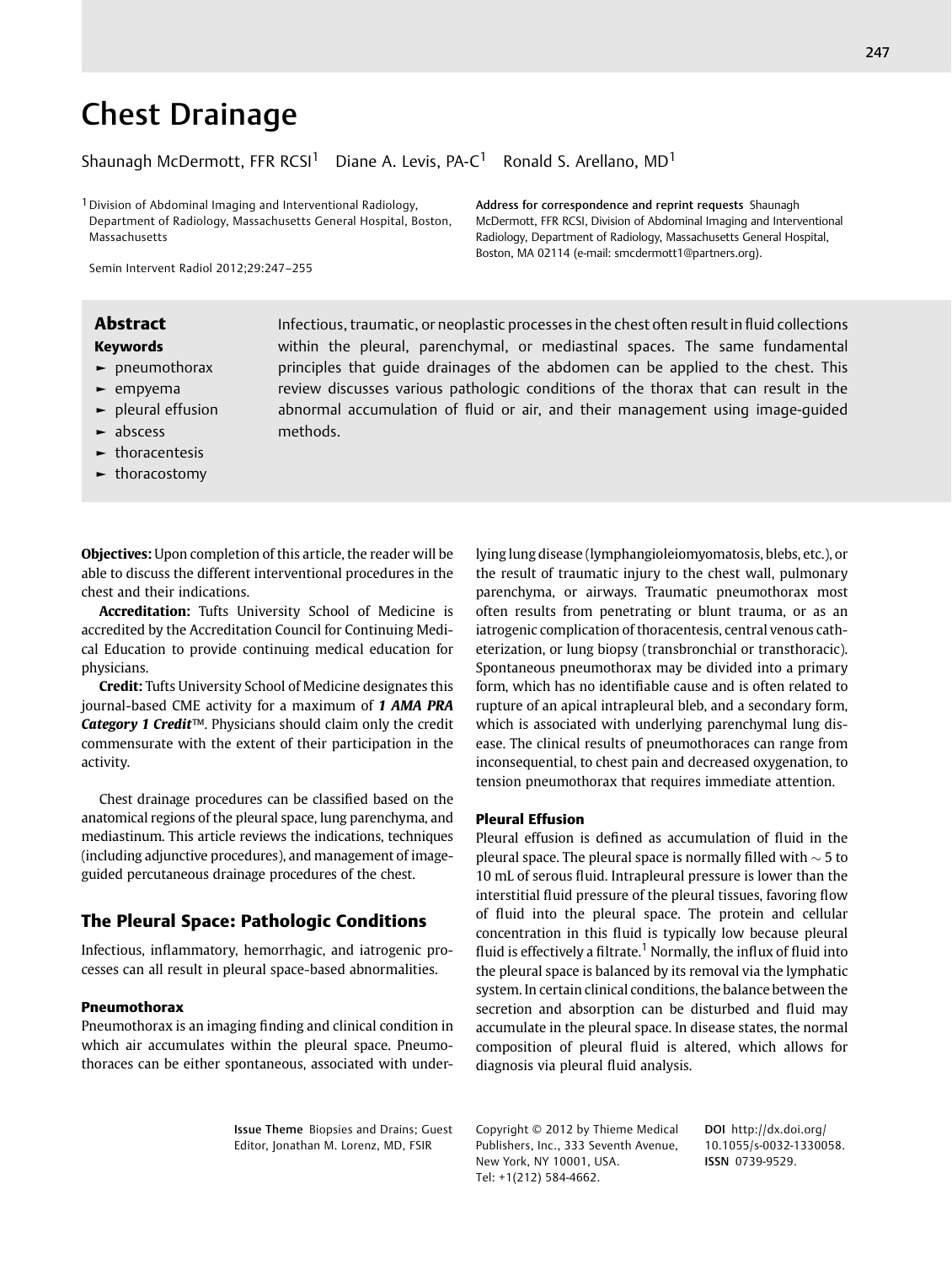Pleural effusion is classically divided into transudate and exudate based on the Light criteria.<sup>2</sup> The Light criteria consist of measurement of the lactate dehydrogenase (LDH) and protein concentration in the pleural fluid and serum; fluid is considered exudative if one of the following criteria are present:

- Pleural fluid-to-serum protein ratio  $>0.5$ , or
- Pleural fluid-to-serum LDH ratio >0.6, or
- Pleural fluid LDH concentration > 200 U/L (later changed to two-thirds upper limit of normal for serum LDH)

The original study by Light evaluated 150 patients with pleural effusions, of whom only two were misclassified, which resulted in a sensitivity of 99% and a specificity of 98% for identifying exudates.<sup>2</sup> Subsequent studies confirmed the high sensitivity of the Light criteria, but reported a lower specificity of 65 to 85%.<sup>3</sup> A meta-analysis by Heffner showed good sensitivity and specificity of alternative diagnostic test strategies that are based solely on pleural fluid tests. The twotest and three-test rules require a single criterion to be met to diagnose an exudate. With the two-test rule, one of the following must be met to indicate the presence of an exudate:

- Pleural fluid cholesterol >45 mg/dL, or
- Pleural fluid LDH > 0.45 of upper limit of normal serum LDH.

The three-test rule, which also requires one of the criterion to be met to make the diagnosis of an exudate, includes the preceding two criteria and also pleural fluid protein >2.9 g/dL.

Regardless of which set of criteria is used, further analysis is required if the fluid is determined to be an exudate.

Transudates occur as an ultrafiltration of serum across pleural membranes and results from imbalance of hydrostatic or osmotic pressure. However, in exudates, the capillary beds themselves are diseased, and the increased permeability results in fluid leaking into the pleural space. ►Table 1 outlines the causes of pleural effusions.

Management of patients with pleural effusions depends on the suspected disease process, the type of effusion, and the patient's symptoms. Treatment can be thought of in terms of either treatment of the underlying disease, or conservative versus invasive treatment of the effusion itself.

#### Empyema

Empyema is a collection of purulent fluid in the pleural space. The most common cause is pneumonia. Lung abscess, bronchopleural fistula, esophageal perforation, postsurgical complications, and trauma may also result in empyema. There are three stages in the evolution of empyema: exudative stage, with a small amount of sterile fluid in the pleural space; fibropurulent stage, where fluid tends to be loculated; and organized phase, where a thick pleural peel prevents the lung from reexpanding.<sup>4</sup>

Along with antibiotic therapy and treatment of the underlying disease process, early and complete drainage of the infected fluid is considered essential in the successful management of empyema.

#### **Table 1** Causes of Pleural Effusions

| Transudate | Congestive heart failure<br>Nephrotic syndrome<br>Liver cirrhosis<br>Hypoalbuminemia                                          |
|------------|-------------------------------------------------------------------------------------------------------------------------------|
| Exudate    | Infectious<br>Parapneumonic<br>Tuberculous pleurisy                                                                           |
|            | Pulmonary embolism                                                                                                            |
|            | Malignancy                                                                                                                    |
|            | Drug induced                                                                                                                  |
|            | Amiodarone<br>Nitrofurantoin<br>Methotrexate<br>• Phenytoin                                                                   |
|            | Connective tissue disease                                                                                                     |
|            | Lupus pleuritis                                                                                                               |
|            | Rheumatoid arthritis                                                                                                          |
|            | Other                                                                                                                         |
|            | Pancreatitis<br>• Esophageal perforation<br>• Postcoronary surgery<br>• Ovarian hyperstimulation syndrome<br>• Meigs syndrome |
|            | Dressler syndrome                                                                                                             |

• Thoracic duct disruption

# Pleural Space Intervention

The different procedures involving the pleural space include thoracentesis, chest drain insertion, tunneled catheter insertion, and pleurodesis.

## Thoracentesis

An estimated 178,000 thoracenteses are performed among 1.5 million patients with pleural effusion each year in the United States.<sup>5</sup> Although the procedure can be performed at bedside without imaging guidance, it is generally recommended to use ultrasonographic guidance to avoid potential complications. Continuous ultrasound guidance reduces the risk of iatrogenic pneumothoraces compared with nonguided thoracenteses, with reported reductions from 10 to 29% without guidance, to 0 to 5%, with ultrasound guidance. $6-8$ The use of ultrasound has also been shown to reduce the likelihood of hemorrhage by  $38.7\%$ <sup>9</sup> Between 1993 and 2008, the share of thoracentesis performed by radiologists and pulmonary and critical care medicine physicians changed from 10% and 49% to 52% and 27%.<sup>10</sup>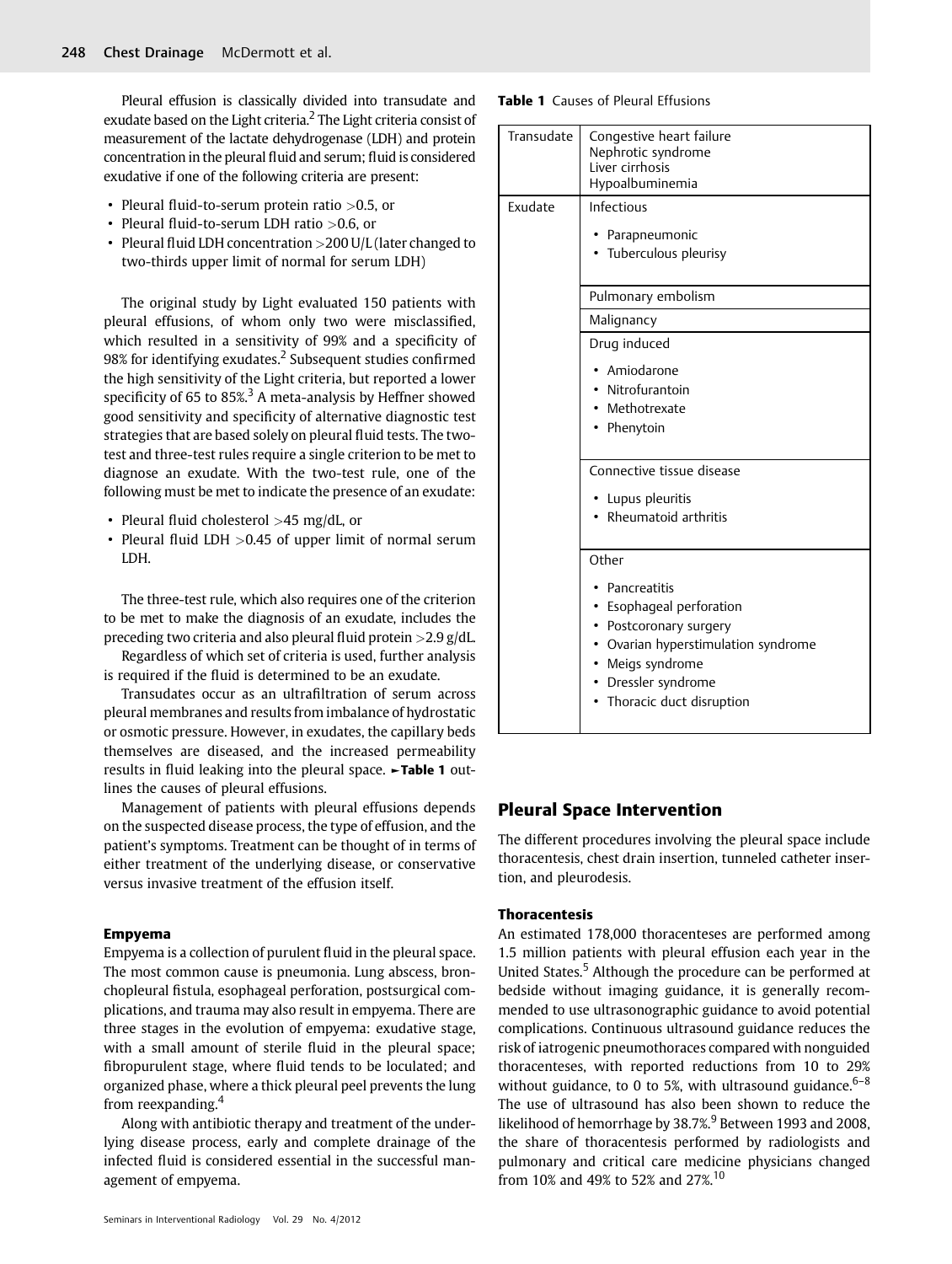Complications of thoracentesis include pneumothorax, hemothorax, reexpansion pulmonary edema (RPE), and organ laceration. Other complications include those involving the skin and subcutaneous tissue, such as pain, hematoma/ hemorrhage and infection, and injury to the neurovascular bundle. Pneumothorax is the most common major complication of thoracentesis, with a recent meta-analysis quoting a 6% pneumothorax rate with 34% of pneumothoraces requiring chest drain insertion.<sup>11</sup> In some patients with chronic pleural effusions and underlying lung parenchymal disease, pneumothoraces can occur due to the inability of the lung to fully reexpand<sup>11,12</sup> ( $\blacktriangleright$ Fig. 1). In these circumstances, the radiographic appearance of a pneumothorax is usually not the result of air leak but of the unexpanded lung. These pneumothoraces (which the authors term vacu-thorax) either resolve slowly or not at all but are not associated with respiratory distress or progression, and attempts at evacuation with chest tubes are unsuccessful in most cases.

Reexpansion pulmonary edema is a potentially life-threatening complication after thoracentesis or chest drain insertion (►Fig. 2). The incidence of RPE has been reported to be anywhere from 0.2 to  $14\%,^{13}$  and it may or may not be related to the total amount of fluid removed. An arbitrary threshold for fluid removal of 1 L has been suggested by some to prevent RPE developing,<sup>14</sup> although this is controversial. Others have found that clinical and radiographic RPE after large volume thoracentesis is rare and independent of the volume of fluid removed and that large effusions can, and should, be drained completely as long as chest discomfort does not develop.<sup>13</sup>

Hemorrhagic complications related to thoracentesis usually result from injury to the intercostal artery<sup>15,16</sup> ( $\blacktriangleright$ Fig. 3). Traditional anatomical teaching suggests that the intercostal artery lies within the costal groove, which is located along the inferior portion of the rib. However, a recent study reviewing the location of the posterior intercostal artery on computed tomography (CT) found considerable variability in the position and tortuosity of the vessel, which only comes to lie within the subcostal groove toward the midaxillary line.<sup>17</sup> They advised additional caution to avoid the posterior paravertebral area, where the artery was found to lie halfway between the two ribs in the intercostal space. The same conclusions were made from a separate study using threedimensional CT angiography.<sup>18</sup>

The risk of infection after thoracentesis is extremely low, with one study finding no evidence of infection after 2489 ultrasound-guided thoracenteses.<sup>19</sup>

#### Tunneled Pleural Catheter Insertion

Tunneled pleural catheters (TPCs) have become a popular therapeutic tool in the management of chronic pleural effusions. Although the main indication for a TPC has been recurrent, symptomatic, malignant pleural effusion, there are increasing reports of TPC use for other medical conditions. A recent systematic review of 19 studies with a total of 1370 patients found that symptomatic improvement was reported in 95.6%.<sup>20</sup> This study also found that the risk of serious complications was rare, with reported rates of empyema in 2.8%, pneumothorax requiring chest drain in 5.9%, and unspecified pneumothorax in 3.9%.

#### Chest Drain Insertion

Indications for chest drain insertion include pneumothorax, hemothorax, pleural effusion, and empyema. Ultrasonography, CT, fluoroscopy, or any combination of these techniques may accurately guide chest drain placement. Image guidance is selected by (1) availability and convenience of the various techniques, (2) size and position of the collection, (3) the patient's condition, and (4) the radiologist's preference.

Ultrasonography is usually the technique of choice to guide pleural drainage. Its advantages include absence of ionizing radiation, portability, and real-time capabilities. Its portability allows bedside chest drain insertion in critically ill and hemodynamically unstable patients. CT-guided thoracostomy is beneficial for drainage of loculated pleural collections, usually associated with underlying parenchymal consolidation; it allows the radiologist to select a safe drainage pathway into the collection. Fluoroscopy can be used to access large collections, and continuous real-time monitoring of the course of the needle, guidewire, and catheter is a distinct advantage of fluoroscopy.



Figure 1 A 65-year-old woman with metastatic ovarian cancer. (A) Frontal radiograph of the chest demonstrates a right pleural effusion. (B) Frontal radiograph of the chest demonstrates a new right hydropneumothorax immediately after right thoracentesis (white arrow). A pleuralbased nodule is also noted (black arrow). (C) Coronal computed tomography scan of the chest obtained 1 day after the thoracentesis demonstrates incomplete expansion of the right lower lobe (white arrow), consistent with so-called vacu-thorax. Again demonstrated is the pleural-based metastasis (black arrow). The patient remained asymptomatic throughout her clinical course and did not have any further intervention.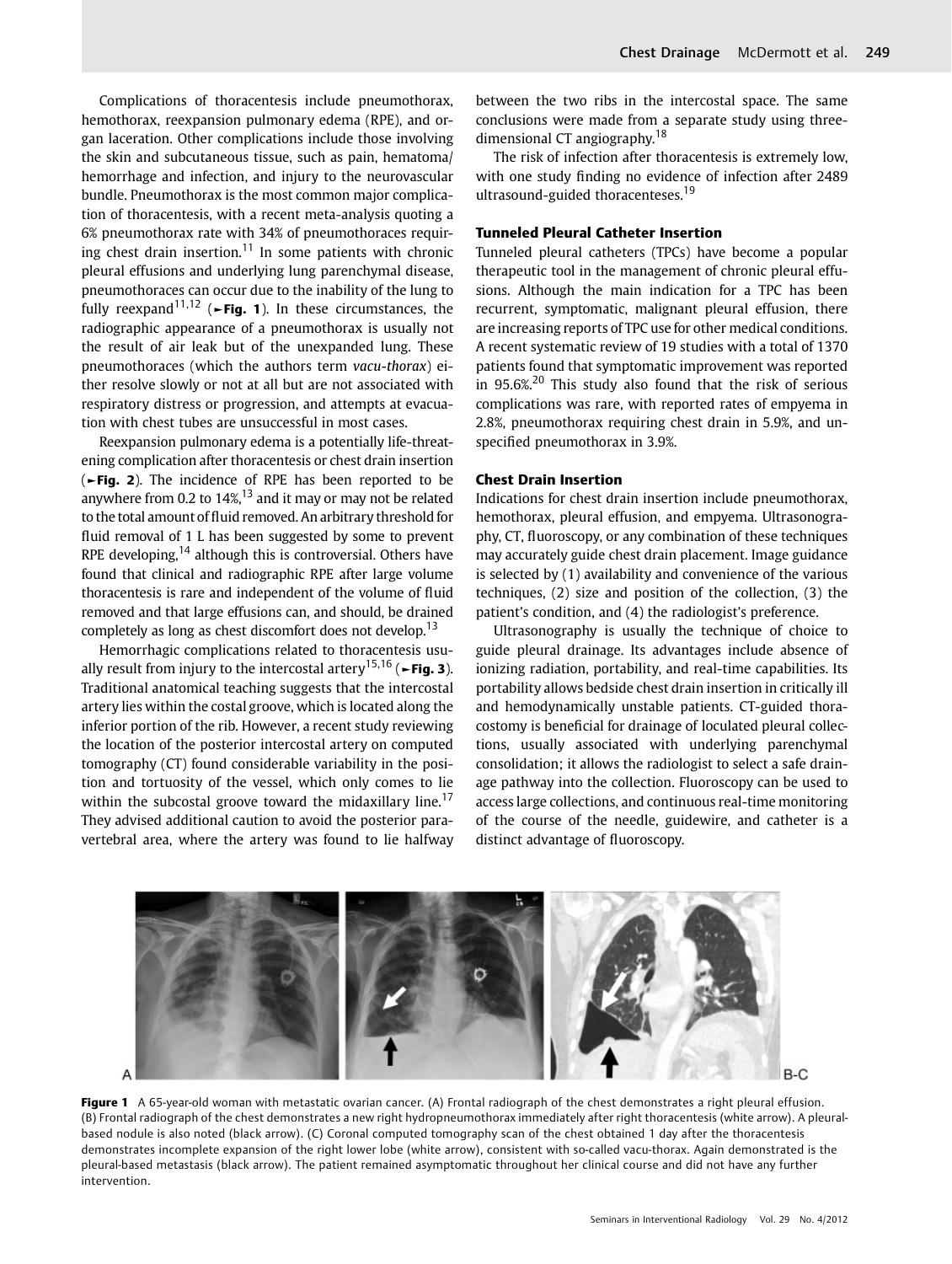

Figure 2 An 88-year-old woman with a history of a recent myocardial infarction. (A) Frontal radiograph of the chest demonstrates a right pleural effusion. (B) Frontal radiograph of the chest immediately after chest drainage shows resolution of the right pleural effusion. (C) Frontal radiograph of the chest obtained 5 hours after chest drainage and obtained for new shortness of breath demonstrates new right lower lobe airspace opacities (arrow). (D) Coronal computed tomography scan of the chest demonstrates right lower lobe airspace disease (white arrow) consistent with reexpansion pulmonary edema. There is also a small right apical pneumothorax (black arrow).

Chest drain insertion can be done using either the trocar or Seldinger technique. Proponents of the trocar method, such as Silverman et al,  $21$  believe that the trocar method is superior to the Seldinger technique. According to these researchers, the use of exchange guidewires and dilators in conjunction with the Seldinger technique may allow introduction of air,

increasing the likelihood of pneumothorax. Furthermore, these researchers contend that it is difficult to advance a catheter through the intercostal space and thickened pleura due to buckling the guidewire or catheter and that such kinking can result in the loss of access or leakage of pleural contents along the dilatation path. Proponents of the



Figure 3 A 68-year-old woman with end-stage renal disease. (A) Frontal radiograph of the chest demonstrates a large right pleural effusion prior to thoracentesis. (B) Coronal computed tomography of the chest demonstrates a pseudoaneurysm of a right intercostal artery (white arrow), adjacent to a drainage catheter (black arrow) that was inserted because of shortness of breath post thoracentesis. (C) Digital subtraction angiogram demonstrates a pseudoaneurysm of a right intercostal artery (black arrow), which was successfully embolized with coils.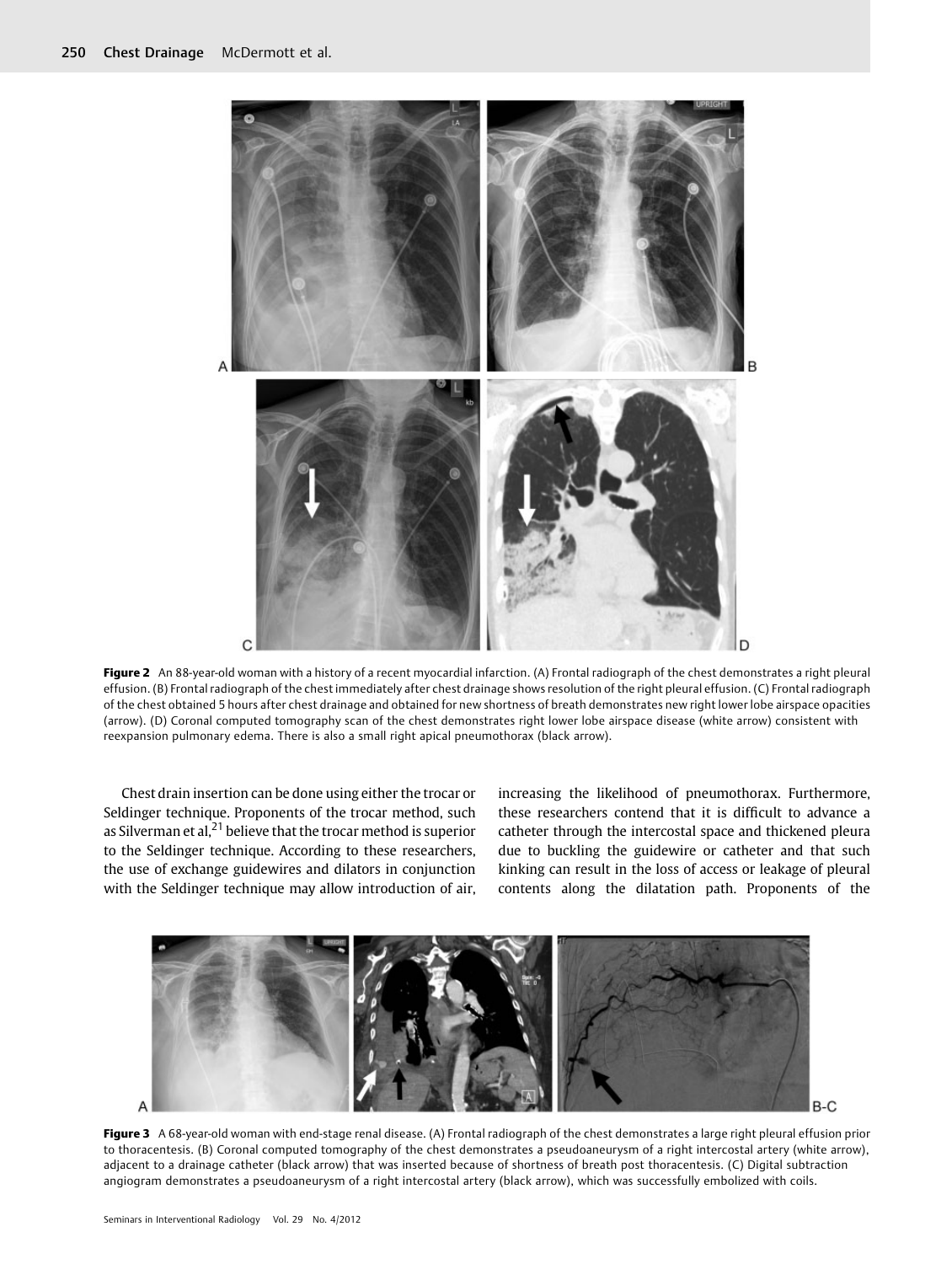Seldinger technique argue that placement of the chest tube over a guidewire allows more control and decreases the likelihood of complications. Ultimately, the technique with which the operator is most comfortable should be used.

Traditionally, large bore  $(>28F)$  catheters were recommended in almost all situations that required chest drainages. However, this requires a moderately large skin incision, typically using blunt dissection and blind insertion. However, in recent years there has been a global trend toward increased use of small-bore chest drains (8 to 16F). The small drains have several advantages: They are easier and less painful to insert, better tolerated once placed, and have lower placement-related complication rates. In one summary of chest drain complications, $^{22}$  the incidence of injury with large-bore versus small-bore tubes was 1.4% versus 0.2%, the incidence of malposition was 6.5% versus 0.6%, and the incidence of empyema was 1.4% versus 0.2%, respectively. The one potential disadvantage, however, is a slightly increased incidence of drain blockage with smaller tubes (8.1%) versus large-bore catheters (5.2%).

At the authors' institution, the interventional radiology service takes "ownership" of chest tubes and drainage catheters and works collaboratively with the medical and surgical services in the day-to-day management of the catheters. This requires daily flushes with small aliquots of normal saline to maintain catheter patency as well as evaluation of daily catheter outputs. The decision to remove a chest tube is based both on radiologic findings on chest X-ray and clinical parameters (e.g., daily output, persistence or absence of air leak). A suggested algorithm for the management of chest tubes is shown in ►Fig. 4. Although most chest drain-related complications occur at the time of placement, complications such as hemo-and pneumothoraces can also occur at the time of removal<sup>22,23</sup> ( $\blacktriangleright$ Fig. 5). The rate of recurrence of pneumothorax after chest drain removal ranges from 2% to 24% with a reinsertion rate of 1 to  $6\frac{23}{1}$  The authors routinely perform a chest X-ray after chest tube removal; however, recent studies have found it safe not to do so in selected patients. $24,25$ 

Several options exist if clinical and radiographic assessment determines that drainage is inadequate. Occasionally, the indwelling chest tube requires repositioning to enhance the drainage of loculated collections. Also, conversion to a catheter with a larger lumen may promote adequate drainage of thick pus or bloody material. Intrapleural administration of fibrinolytic medication may aid in septated collections or collections with multiple locules (►Fig. 6). Although singlecenter studies have found the use of intrapleural fibrinolytic therapy to be effective in improving drainage of loculated effusions not drained by catheters alone,  $26-29$  a meta-analy $sis^{30}$  and a double-blind clinical trial in 454 patients<sup>31</sup> concluded that the intrapleural administration of fibrinolytic therapy did not improve mortality or surgery rates. Conversely, a more recent study has found that the combination of intrapleural tissue plasminogen activator (tPA) and DNase improved fluid drainage in patients with pleural infection and reduced the frequency of surgical referral and the duration of the hospital stay. The study also concluded that treatment with either DNase alone or tPA alone was ineffective.<sup>32</sup>

# The Lung Parenchyma: Pathologic Conditions

The most common indication for draining the lung parenchyma is a lung abscess.



Figure 4 An algorithm for the management of chest tubes. CXR, chest X-ray; tPA, tissue plasminogen activator.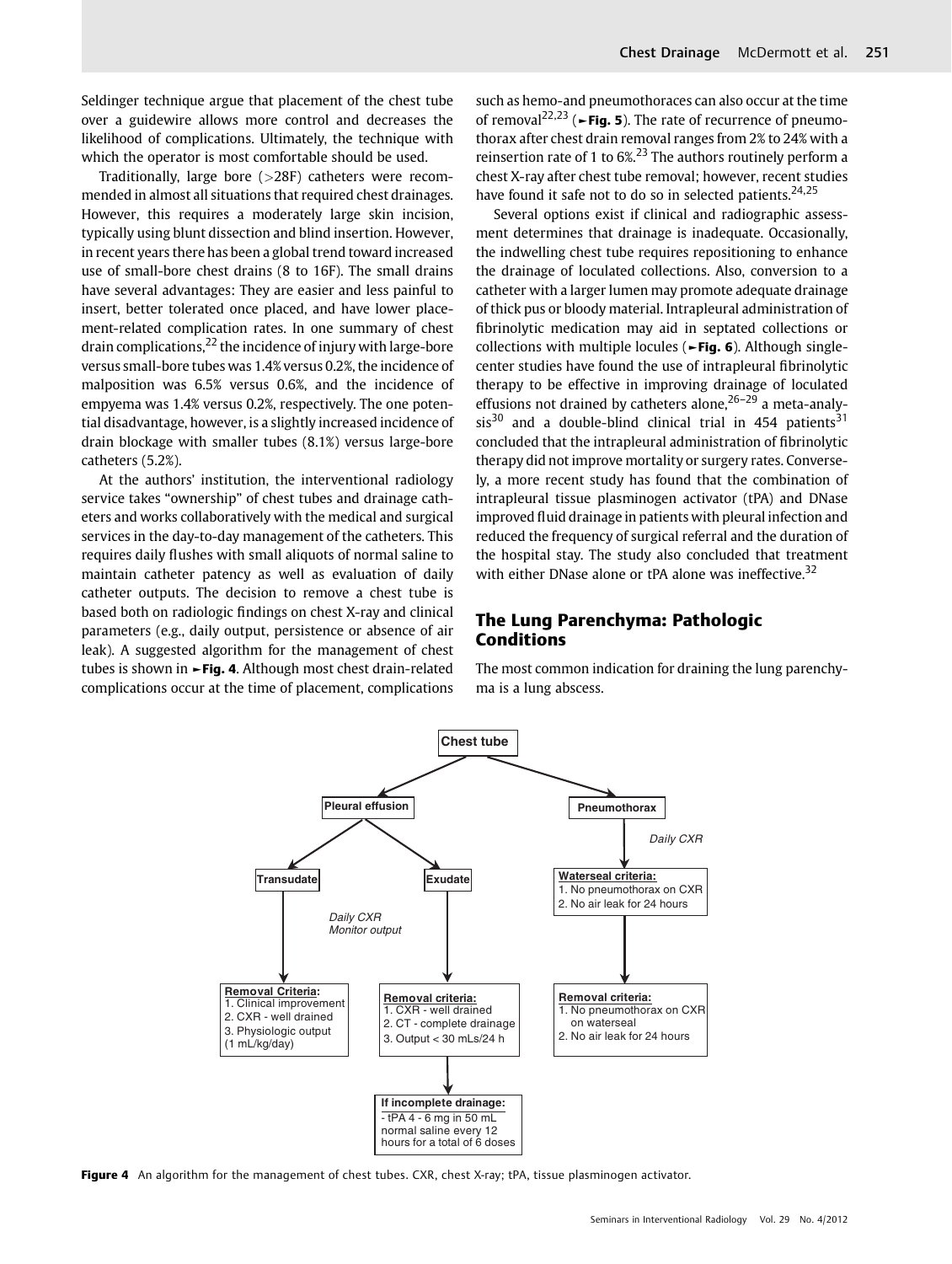

Figure 5 A 23-year-old man with bilateral pneumothoraces secondary to interstitial lung disease. (A) Axial computed tomography image of the chest at the time of the right thoracostomy demonstrates the trajectory of the drainage catheter, immediately adjacent to the internal mammary artery (arrow). (B) Frontal radiograph of the chest prior to the removal of the chest drain (arrow). (C) Frontal radiograph of the chest obtained immediately after right chest drain removal, demonstrating new right airspace and mediastinal (arrow) opacities. (D) Digital subtraction angiogram of the right internal mammary artery demonstrates active extravasation of contrast (arrow). The vessel was successfully embolized with coils.

#### Lung Abscess

A lung abscess usually results from aspiration of anaerobic oropharyngeal bacteria into gravity-dependent portions of the lung, most often the posterior segments of the upper lobes and the superior segments of the lower lobes. Depression of consciousness and the gag reflex due to conditions such as drug overdose, excess alcohol ingestion, neuromuscular disease, and cerebrovascular accident are all major risk factors. Esophageal conditions such as stricture, malignancy, and reflux can predispose to aspiration and subsequent abscess development. Bronchial obstruction due to malignancy, inflammation, or foreign body is also an important risk factor for development of lung abscess because it impairs effective clearing of aspirated oropharyngeal fluid. Other risk factors include immune deficiencies or suppression and chronic illness due to liver and kidney disease and diabetes mellitus. Consequently, lung abscesses can be classified into primary or secondary cases depending on the presence or absence of underlying conditions.

Current first-line therapy for lung abscess is antibiotic therapy directed at the suspected causative organisms, usually anaerobes or mixed aerobic and anaerobic bacteria.



Figure 6 A 45-year-old man with fevers. (A) Axial contrast-enhanced computed tomography (CT) scan of the chest demonstrates a right empyema (arrow). (B) Axial CT scan of the chest after chest tube placement (arrow) and administration of six doses of tissue plasminogen activator. The right empyema shows near complete resolution.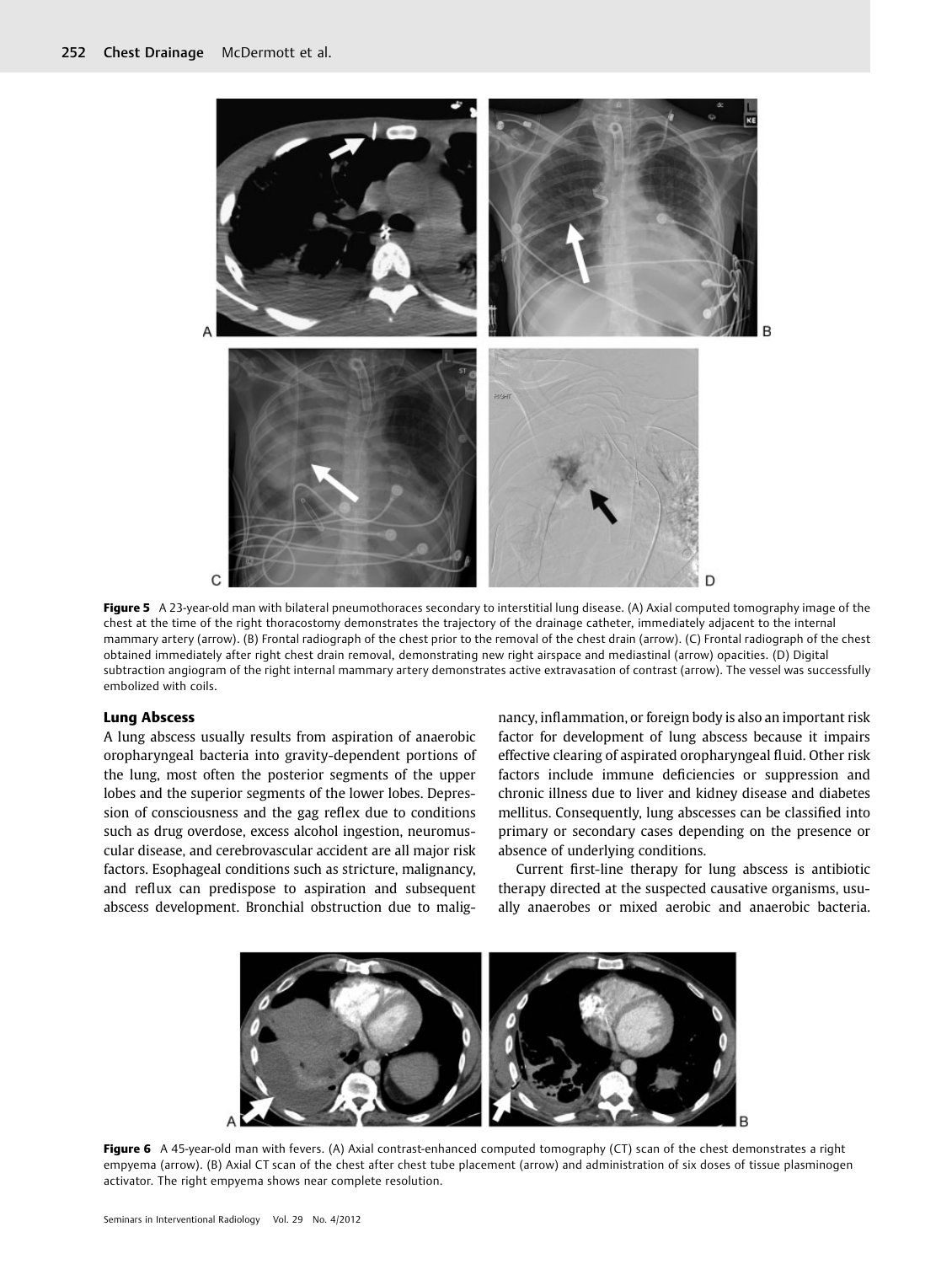

Figure 7 A 26-year-old man with a history of intravenous drug abuse who failed conservative management. (A) Axial contrast-enhanced computed tomography (CT) scan of the chest demonstrates a right lower lobe pulmonary abscess (arrow). (B) Axial CT scan of the chest with the patient in a lateral decubitus position that demonstrates the catheter (arrow) in the abscess. (C). Axial CT scan of the chest obtained 4 days later demonstrates the catheter in the abscess (arrow) and a significant decrease in the size of the abscess. (D) Axial CT scan of the chest obtained 2 months after drainage shows residual right pleural thickening but no residual abscess.

Conservative medical management proves effective in 80 to 90% of patients with lung abscesses.<sup>33</sup> Conservative management failure may be due to the virulence of the responsible pathogens, failure to achieve an adequate concentration of antibiotics within the abscess cavity, and/or severe underlying lung disease that may play a role in the failure of the abscess cavity to drain completely.<sup>34</sup> Patients who display no radiographic evidence of improvement, signs of persistent sepsis, or develop complications such as hemoptysis, bronchopleural fistula, or empyema require external drainage or resection for definite treatment.

# Lung Parenchymal Interventions

#### Percutaneous Drainage Catheter Insertion

Drainage catheter insertion is usually performed using CT guidance (►Fig. 7), but fluoroscopic or ultrasonographic guidance can also be used. When possible, normal lung should be avoided to prevent development of an infected bronchopleural fistula or pyopneumothorax and to minimize the risk of bleeding. Either tandem trocar or the Seldinger technique are effective methods for percutaneous drainage catheter. In discussing the difference between the two techniques, Erasmus et al seem to favor the Seldinger technique, stating that although direct puncture of the abscess cavity often saves time, the Seldinger technique allows more control and decreases the likelihood of complications.<sup>35</sup> VanSonnenberg et al have also cautioned that although the trocar technique may be quite safe, using it may cause a higher incidence of undesirable trauma to the lung. $36$  Advocates of the trocar technique believe that it is not associated with an increased incidence of complications and is less likely to be associated with abscess contamination.<sup>21</sup>

A meta-analysis of 21 studies found that the success rate of percutaneous catheter drainage for pulmonary abscesses was 83.9%, with a complication rate of 16.1%; overall mortality as a complication of treatment of the abscess was  $4\frac{3}{4}$  In comparison, postoperative mortality after surgery for lung abscess has been reported to range from 11 to  $16\%$ <sup>34</sup> The possible complications of percutaneous drainage catheters include pneumothorax, pyopneumothorax, and bronchopleural fistula.

# The Mediastinum: Pathologic Conditions

Indications for inserting percutaneous mediastinal drainage catheters include mediastinal abscess and esophageal anastomotic leaks.

## Mediastinal Abscess

Mediastinal abscesses are a rare and potentially fatal condition. Mortality rates can be as high as 40% in cases when the diagnosis is not readily suspected and treatment is delayed.37,38 Common etiologies of mediastinal abscess include head and neck infections that descend into the mediastinum, trauma, and postsurgical. Mediastinal abscesses following esophagogastric surgery have a reported frequency of 8 to 21% and are the leading cause of postoperative morbidity, stricture, and repeated operation.<sup>39</sup>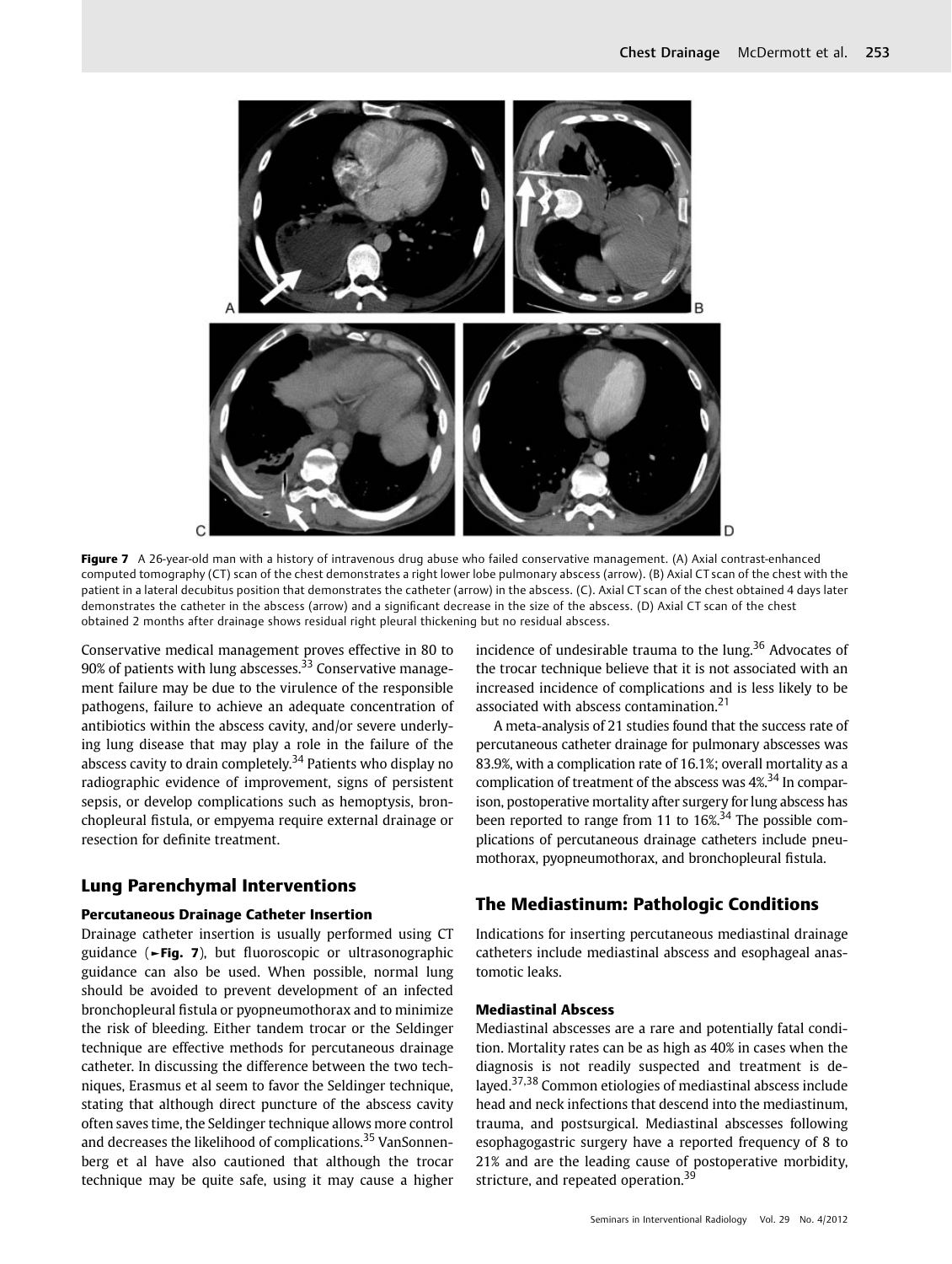

Figure 8 A 39-year-old man status post repair of an emetogenic esophageal perforation. (A) Axial contrast-enhanced computed tomography (CT) scan of the chest demonstrates a posterior mediastinal abscess (arrow). (B) Axial CT scan of the chest with the patient in a lateral decubitus position demonstrates the catheter in the abscess (arrow) while avoiding the lung and pleura. (C) Axial CT scan of the chest obtained 2 weeks after drainage demonstrates near complete resolution of the abscess (arrow).

Historically, intravenous antibiotics combined with surgical debridement (open, video assisted, or mediastinoscopically assisted drainage) have been the mainstay of treatment.40,41 Endoscopic drainage of mediastinal collections has also been described.<sup>42</sup> Although there were several studies assessing percutaneous image-guided drainage of mediastinal abscesses in the early  $1980s$ ,  $43-45$  it is still not an established treatment option. A recent study demonstrated that percutaneous CT-guided drainage was technically successful via either trocar or Seldinger technique in a series of 25 abscess drainage attempts. $39$  In this report, one patient required an additional drainage procedure for a loculated posterior mediastinal abscess, but no patient required surgical debridement for failed drainage.

#### Anastomotic Leaks

Treatment options for anastomotic leaks after esophagectomy include surgical resection and revision of the original anastomosis, self-expanding stent placement,<sup>46</sup> and percutaneous drainage. Percutaneous treatment of intrathoracic esophageal anastomotic leaks requires that the catheters be placed in the mediastinal collection close to the site of the anastomotic leakage to achieve adequate control of the leak. $47$  Six of the 23 patients in the study by Arellano et al were patients with an anastomotic leak after esophagectomy, and they reported successful drainage of the collection in all cases.<sup>39</sup>

## Mediastinal Interventions

#### Percutaneous Drainage Catheter Insertion

Mediastinal drainage catheter insertion is usually performed under CT guidance to clearly identify the abscess and its relationship to adjacent vital structures ( $\blacktriangleright$ Fig. 8). When inserting the catheter, there is potential for transgression of the pleura that could result in pneumothorax or in seeding the pleural cavity with infection, resulting in empyema. In some patients, it may be helpful to inject saline into the pleural cavity to separate the visceral pleura from the parietal pleura, creating a larger space in which to place catheters and thus reducing the risk of pneumothorax.<sup>48</sup> As in other drainage procedures in the chest, mediastinal drainages can be performed using either the Seldinger or tandem trocar technique.

## Conclusion

Interventional radiology plays a vital role in the management of disease processes that involve the pleura, pulmonary parenchyma, and mediastinal spaces. The fundamental principles that guide drainage procedures below the diaphragm can be applied to thoracic drainages; for many patients with pathologic conditions of the thorax, their care is centered around the technical skill and clinical expertise of the interventional radiologist.

#### References

- 1 Weldon E, Williams J. Pleural disease in the emergency department. Emerg Med Clin North Am 2012;30(2):475–499, ix–x
- 2 Light RW, Macgregor MI, Luchsinger PC, Ball WC Jr. Pleural effusions: the diagnostic separation of transudates and exudates. Ann Intern Med 1972;77(4):507–513
- 3 Heffner JE. Discriminating between transudates and exudates. Clin Chest Med 2006;27(2):241–252
- 4 Light RW. Parapneumonic effusions and empyema. Clin Chest Med 1985;6(1):55–62
- 5 Daniels CE, Ryu JH. Improving the safety of thoracentesis. Curr Opin Pulm Med 2011;17(4):232–236
- 6 Barnes TW, Morgenthaler TI, Olson EJ, Hesley GK, Decker PA, Ryu JH. Sonographically guided thoracentesis and rate of pneumothorax. J Clin Ultrasound 2005;33(9):442–446
- 7 Raptopoulos V, Davis LM, Lee G, Umali C, Lew R, Irwin RS. Factors affecting the development of pneumothorax associated with thoracentesis. AJR Am J Roentgenol 1991;156(5):917–920
- 8 Grogan DR, Irwin RS, Channick R, et al. Complications associated with thoracentesis. A prospective, randomized study comparing three different methods. Arch Intern Med 1990;150(4):873–877
- 9 Patel PA, Ernst FR, Gunnarsson CL. Ultrasonography guidance reduces complications and costs associated with thoracentesis procedures. J Clin Ultrasound 2012;40(3):135–141
- 10 Duszak R Jr, Chatterjee AR, Schneider DA. National fluid shifts: fifteen-year trends in paracentesis and thoracentesis procedures. J Am Coll Radiol 2010;7(11):859–864
- 11 Gordon CE, Feller-Kopman D, Balk EM, Smetana GW. Pneumothorax following thoracentesis: a systematic review and metaanalysis. Arch Intern Med 2010;170(4):332–339
- 12 Heidecker J, Huggins JT, Sahn SA, Doelken P. Pathophysiology of pneumothorax following ultrasound-guided thoracentesis. Chest 2006;130(4):1173–1184
- 13 Feller-Kopman D, Berkowitz D, Boiselle P, Ernst A. Large-volume thoracentesis and the risk of reexpansion pulmonary edema. Ann Thorac Surg 2007;84(5):1656–1661